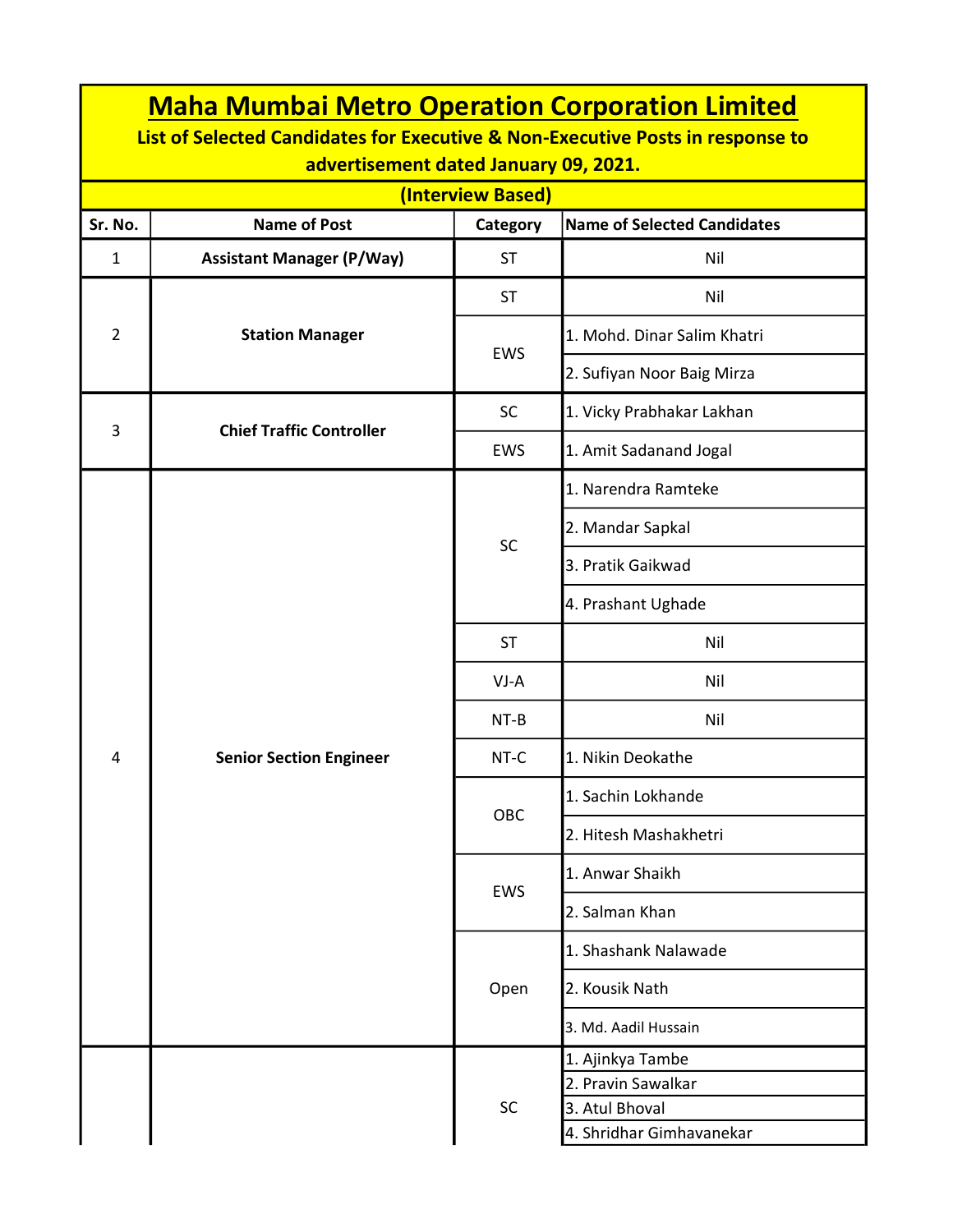| <b>Maha Mumbai Metro Operation Corporation Limited</b><br>List of Selected Candidates for Executive & Non-Executive Posts in response to<br>advertisement dated January 09, 2021. |                         |            |                         |  |  |  |  |
|-----------------------------------------------------------------------------------------------------------------------------------------------------------------------------------|-------------------------|------------|-------------------------|--|--|--|--|
| (Interview Based)                                                                                                                                                                 |                         |            |                         |  |  |  |  |
| 5. Sidhharth Gaikwad                                                                                                                                                              |                         |            |                         |  |  |  |  |
|                                                                                                                                                                                   |                         | <b>ST</b>  | 1. Harishchandra Marade |  |  |  |  |
|                                                                                                                                                                                   |                         | VJ-A       | Nil                     |  |  |  |  |
|                                                                                                                                                                                   |                         |            | 1. Dinesh Divekar       |  |  |  |  |
|                                                                                                                                                                                   |                         | $NT-B$     | 2. Ejaz Shaikh          |  |  |  |  |
|                                                                                                                                                                                   |                         |            | 1. Vijay Yamkar         |  |  |  |  |
|                                                                                                                                                                                   |                         | NT-C       | 2. Vishwas Buran (NT-B) |  |  |  |  |
|                                                                                                                                                                                   |                         | NT-D       | Nil                     |  |  |  |  |
|                                                                                                                                                                                   |                         | <b>SBC</b> | 1. Rohit Patil          |  |  |  |  |
|                                                                                                                                                                                   |                         |            | 1. Dhananjay Patil      |  |  |  |  |
|                                                                                                                                                                                   |                         |            | 2. Aniruddha Raut       |  |  |  |  |
|                                                                                                                                                                                   |                         |            | 3. Manishkumar Patle    |  |  |  |  |
|                                                                                                                                                                                   |                         |            | 4. Sushant Dhumal       |  |  |  |  |
|                                                                                                                                                                                   |                         |            | 5. Kishor Kanade        |  |  |  |  |
|                                                                                                                                                                                   |                         |            | 6. Amit Rajguru         |  |  |  |  |
|                                                                                                                                                                                   |                         | <b>OBC</b> | 7. Deepak Patil         |  |  |  |  |
|                                                                                                                                                                                   |                         |            | 8. Kunal Patil          |  |  |  |  |
|                                                                                                                                                                                   |                         |            | 9. Nagesh More          |  |  |  |  |
|                                                                                                                                                                                   |                         |            | 10. Kishor Bhamare      |  |  |  |  |
|                                                                                                                                                                                   |                         |            | 11. Gulshan Magare      |  |  |  |  |
| 5                                                                                                                                                                                 | <b>Section Engineer</b> |            | 12. Keda Ghumare        |  |  |  |  |
|                                                                                                                                                                                   |                         |            | 13. Abhijeet Pansare    |  |  |  |  |
|                                                                                                                                                                                   |                         |            | 1. Sandip Phapale       |  |  |  |  |
|                                                                                                                                                                                   |                         |            | 2. Irfan Saiyad         |  |  |  |  |
|                                                                                                                                                                                   |                         | EWS        | 3. Ganesh Wayal         |  |  |  |  |
|                                                                                                                                                                                   |                         |            | 4. Ketan Patil          |  |  |  |  |
|                                                                                                                                                                                   |                         |            | 5. Bhaskar Kanse        |  |  |  |  |
|                                                                                                                                                                                   |                         |            | 1. Rajiv Pandey         |  |  |  |  |
|                                                                                                                                                                                   |                         | Open       | 2. Mohan Behera         |  |  |  |  |
|                                                                                                                                                                                   |                         |            | 3. Shreyas Gokhale      |  |  |  |  |
|                                                                                                                                                                                   |                         |            | 4. Gaurav Mishra        |  |  |  |  |
|                                                                                                                                                                                   |                         |            | 5. Kannan Velmurugan    |  |  |  |  |
|                                                                                                                                                                                   |                         |            | 6. Mahesh Charaniya     |  |  |  |  |
|                                                                                                                                                                                   |                         |            | 7. Prakash Renushe      |  |  |  |  |
|                                                                                                                                                                                   |                         |            | 8. Sandeep Naik         |  |  |  |  |
|                                                                                                                                                                                   |                         |            | 9. Shridhar Sali        |  |  |  |  |
|                                                                                                                                                                                   |                         |            | 10. Nitin Joshi         |  |  |  |  |
|                                                                                                                                                                                   |                         |            | 11. Deepak Lodha        |  |  |  |  |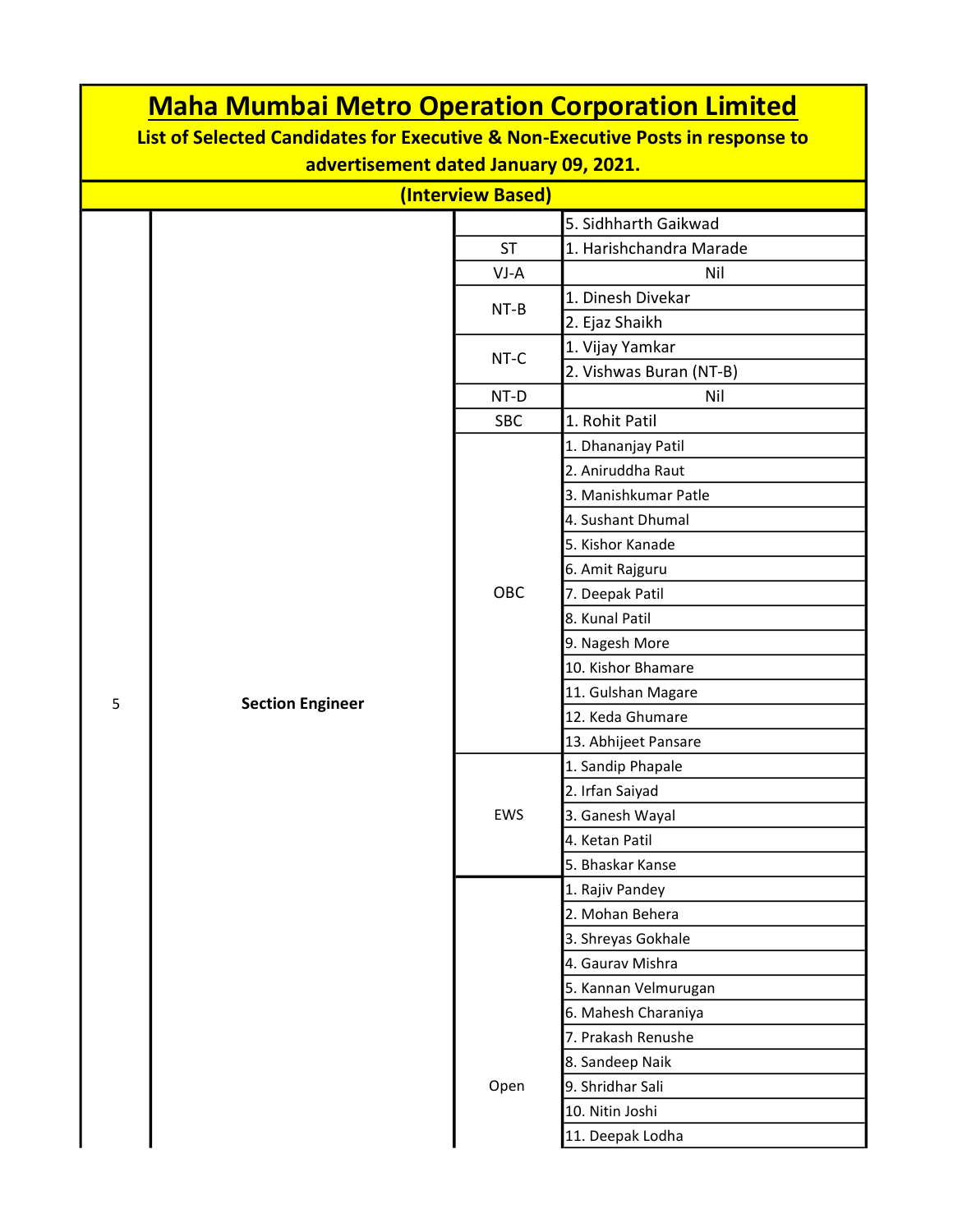| <b>Maha Mumbai Metro Operation Corporation Limited</b>                                                                  |                                          |            |                         |  |  |  |  |
|-------------------------------------------------------------------------------------------------------------------------|------------------------------------------|------------|-------------------------|--|--|--|--|
| List of Selected Candidates for Executive & Non-Executive Posts in response to<br>advertisement dated January 09, 2021. |                                          |            |                         |  |  |  |  |
| (Interview Based)                                                                                                       |                                          |            |                         |  |  |  |  |
|                                                                                                                         |                                          |            | 12. Aditya Tiwari       |  |  |  |  |
|                                                                                                                         |                                          |            | 13. Priyaranjan Badatya |  |  |  |  |
|                                                                                                                         |                                          |            | 14. Kiran Kakade        |  |  |  |  |
|                                                                                                                         |                                          |            | 15. Navin Rikhadi       |  |  |  |  |
|                                                                                                                         |                                          |            | 16. Ratindra Rane       |  |  |  |  |
|                                                                                                                         |                                          |            | 17. Ravikumar Sharma    |  |  |  |  |
|                                                                                                                         |                                          | <b>SC</b>  | 1. Nitin Jadhav         |  |  |  |  |
| 6                                                                                                                       |                                          | VJ-A       | Nil                     |  |  |  |  |
|                                                                                                                         | <b>Senior Section Engineer (Civil)</b>   | OBC        | 1. Balaji Patwe         |  |  |  |  |
|                                                                                                                         |                                          | EWS        | 1. Aditya Panditrao     |  |  |  |  |
|                                                                                                                         |                                          | <b>SC</b>  | 1. Sidhharth Tulve      |  |  |  |  |
| 7                                                                                                                       |                                          | <b>ST</b>  | Nil                     |  |  |  |  |
|                                                                                                                         | <b>Section Engineer (Civil)</b>          | $NT-B$     | 1. Mandar Bhokare       |  |  |  |  |
|                                                                                                                         |                                          | <b>EWS</b> | 1. Yogesh Pabale        |  |  |  |  |
|                                                                                                                         |                                          | <b>SC</b>  | Nil                     |  |  |  |  |
|                                                                                                                         |                                          | ST         | 1. Pradeep Bhawari      |  |  |  |  |
|                                                                                                                         |                                          | $VI-A$     | Nil                     |  |  |  |  |
| 8                                                                                                                       | <b>Senior Section Engineer (S&amp;T)</b> | NT-B       | Nil                     |  |  |  |  |
|                                                                                                                         |                                          | <b>OBC</b> | 1. Yogesh Kini          |  |  |  |  |
|                                                                                                                         |                                          | EWS        | Nil                     |  |  |  |  |
|                                                                                                                         |                                          |            | 1. Siddharth Ingole     |  |  |  |  |
|                                                                                                                         |                                          | SC         | 2. Smital Borse         |  |  |  |  |
|                                                                                                                         |                                          | <b>ST</b>  | Nil                     |  |  |  |  |
|                                                                                                                         |                                          | VJ-A       | Nil                     |  |  |  |  |
|                                                                                                                         |                                          | NT-C       | 1. Kajal Markad         |  |  |  |  |
|                                                                                                                         |                                          | NT-D       | 1. Nivrutti Andhale     |  |  |  |  |
|                                                                                                                         |                                          | SBC        | Nil                     |  |  |  |  |
|                                                                                                                         |                                          | OBC        | 1. Gauravkumar Vaidya   |  |  |  |  |
| 9                                                                                                                       | <b>Section Engineer (S&amp;T)</b>        |            | 2. Makarand Jadhav      |  |  |  |  |
|                                                                                                                         |                                          |            | 3. Jivan Sarode         |  |  |  |  |
|                                                                                                                         |                                          |            | 4. Siddhesh Wadekar     |  |  |  |  |
|                                                                                                                         |                                          | EWS        | 1. Nitin Survase        |  |  |  |  |
|                                                                                                                         |                                          |            | 1. Bhrigu Sharma        |  |  |  |  |
|                                                                                                                         |                                          |            | 2. Rahul Singh          |  |  |  |  |